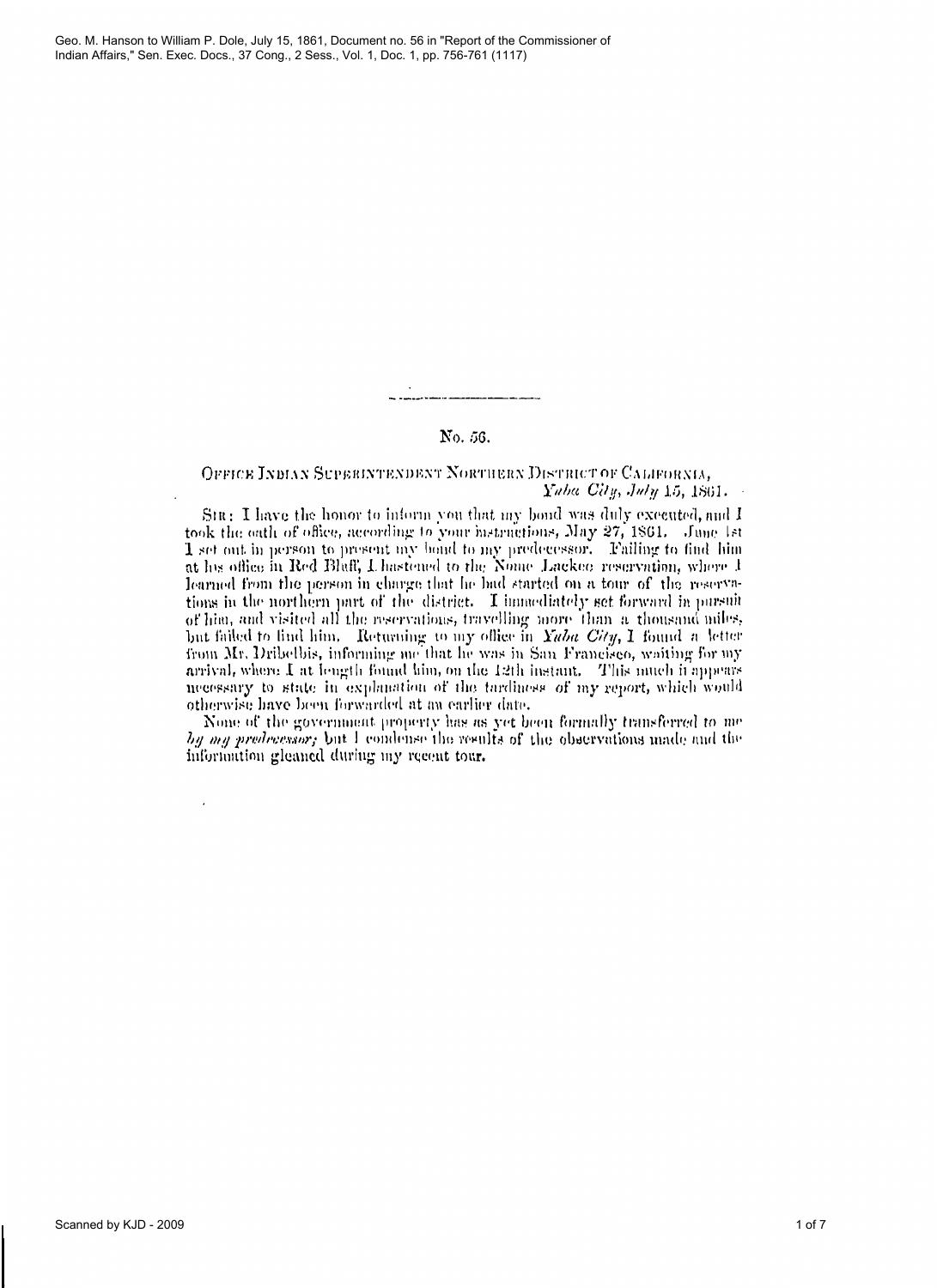757

## NOME LACKEE RESERVATION.

At this reservation there is no land enclosed or under cultivation, the buildings appear neglected, the floors of some of them having been torn up and carried away. A portion of the land formerly embraced within the boundary of the reservation, on which the reservation mill is located, has been taken possesion of by parties who claim to have acted, as I understand, under the sauction of Colonel Henley, who was superintendent at the time. They have since laid school warrants on the land and converted to their own use the buildings, lumber, &c. I am informed that the parties holding the lands thus segregated from the reservation seized upon the teams and farming implements belonging to the government, which they still retain, and refuse to surrender. They have also succeeded, under a law of this State, in getting a considerable number of the most ablebodied Indians indentured to them for terms of ten or fifteen years. (Enclosed please find a list of the parties implicated and the names of the Indians retained in their service, and also the judge before whom the transaction was consummated.) The few teams are old, and the wagons remaining are entirely expended, and not one implement is left, except a dilapidated threshing machine, for which I receipted to Mr. Geiger about the 10th of June.

The Nome Lackee is valuable for small grain, but little worth for vegetables. The location is not desirable, being surrounded by white settlements, and exposed to all the influences which result from the contact of the two races. There is no fencing timber within twelve miles, and no fishery. The entire reservation is at present overrun with the stock of the white settlers. To carry on the reservation with efficiency, an appropriation of at least \$20,000 for fencing, teams, and implements, will be indispensable.

The Indians, which formerly numbered from two to three thousand, being left destitute of food and clothing, have mostly scattered to their former homes and retreats, where, from their wider distribution, food is more easily procured. The number at present on the reservations does not exceed two hundred.

I her to suggest that this reservation should be resurveyed, according to the proclamation by which it was originally set apart; and if it can be done without any infraction of law, (as it certainly can be without any violence to justice.) that it be set back to its original boundaries.

## KLAMATH RESERVATION.

This reservation is well located, and the improvements are suitable and of considerable value. There is an abundance of excellent timber for fencing and all other purposes, and at the mouth of the Klamath river there is a salmon fishery of great value to the Indians. The number of Indians here is not far from eighteen hundred.

The lands in cultivation amount to some three hundred acres, on which are growing wheat, barley, oats, corn, pease, potatoes, carrots, and beans. Six hundred acres more could easily be brought into cultivation.

The buildings are in tolerable condition, and of sufficient capacity for present demands.

The teams are old, and the farming implements are so worn as to be nearly useless. An expenditure of \$2,500 is imperatively needed for teams and utensils alone.

I suggest, as this reservation has never been surveyed, that it should be so laid out as to embrace the island and fishery at the mouth of the Klamath, and extend a mile in width each side of the river, to a point one mile above Wakel, and half a mile in width each side of the river, from that point to the mouth of Trinity river.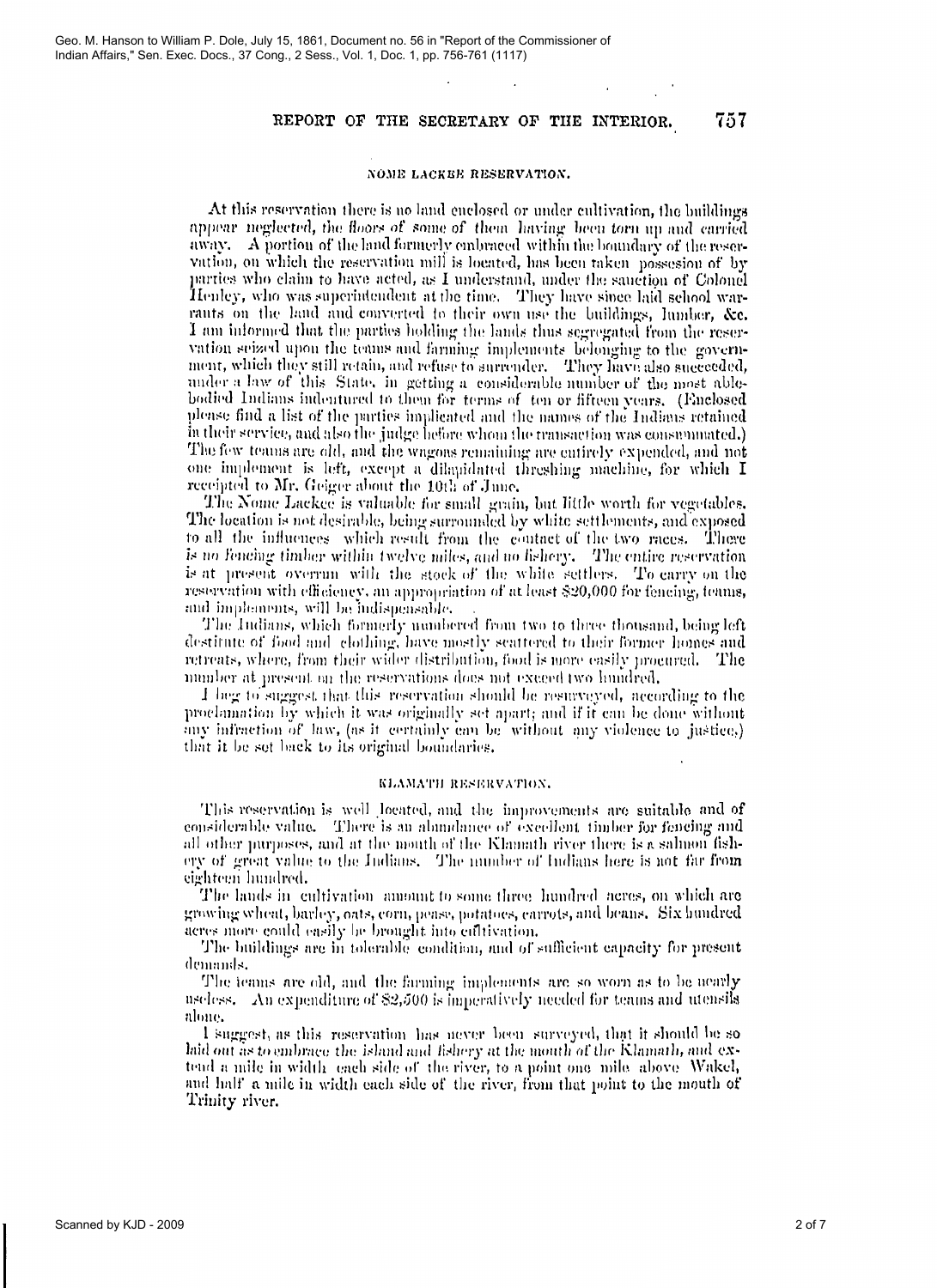757

NOME LACKER RESERVATION.

At this reservation there is no land enclosed or under cultivation, the buildings appear neglected, the floors of some of them having been torn up and carried away. A portion of the land formerly embraced within the boundary of the reservation, on which the reservation mill is located, has been taken possesion of by parties who claim to have acted, as I understand, under the sanction of Colonel Henley, who was superintendent at the time. They have since laid school warrants on the land and converted to their own use the buildings, lumber, &c. I am informed that the parties holding the lands thus segregated from the reservation seized upon the teams and farming implements belonging to the government, which they still retain, and refuse to surrender. They have also succeeded, under a law of this State, in getting a considerable number of the most ablebodied Indians indentured to them for terms of ten or fifteen years. (Enclosed please find a list of the parties implicated and the names of the Indians retained in their service, and also the judge before whom the transaction was consummated.) The few teams are old, and the wagons remaining are entirely expended, and not one implement is left, except a dilapidated threshing machine, for which I receipted to Mr. Geiger about the 10th of June.

The Nome Lackee is valuable for small grain, but little worth for vegetables. The location is not desirable, being surrounded by white settlements, and exposed to all the influences which result from the contact of the two races. There is no feacing timber within twelve miles, and no fishery. The entire reservation is at present overrun with the stock of the white settlers. To carry on the reservation with efficiency, an appropriation of at least \$20,000 for fencing, leans, and implements, will be indispensable.

The Indians, which formerly numbered from two to three thousand, being left destitute of food and clothing, have mostly scattered to their former homes and retreats, where, from their wider distribution, food is more easily procured. The number at present on the reservations does not exceed two hundred.

I beg to suggest that this reservation should be resurveyed, according to the proclamation by which it was originally set apart; and if it can be done without any infraction of law, (as it certainly can be without any violence to justice.) that it be set back to its original boundaries.

### KLAMATH RESERVATION.

This reservation is well located, and the improvements are suitable and of considerable value. There is an abundance of excellent timber for fencing and all other purposes, and at the mouth of the Klamath river there is a salmon fishery of great value to the Indians. The number of Indians here is not far from eighteen hundred.

The lands in cultivation amount to some three hundred acres, on which are growing wheat, barley, oats, corn, pease, potatoes, carrots, and beans. Six hundred acres more could easily be brought into cultivation.

The buildings are in tolerable condition, and of sufficient capacity for present demands,

The teams are old, and the farming implements are so worn as to be nearly useless. An expenditure of  $$2,500$  is imperatively needed for teams and utensils alone,

I suggest, as this reservation has never been surveyed, that it should be so baid out as to embrace the island and fishery at the mouth of the Klamath, and extend a mile in width each side of the river, to a point one mile above. Wakel, and half a mile in width each side of the river, from that point to the mouth of Trinity river.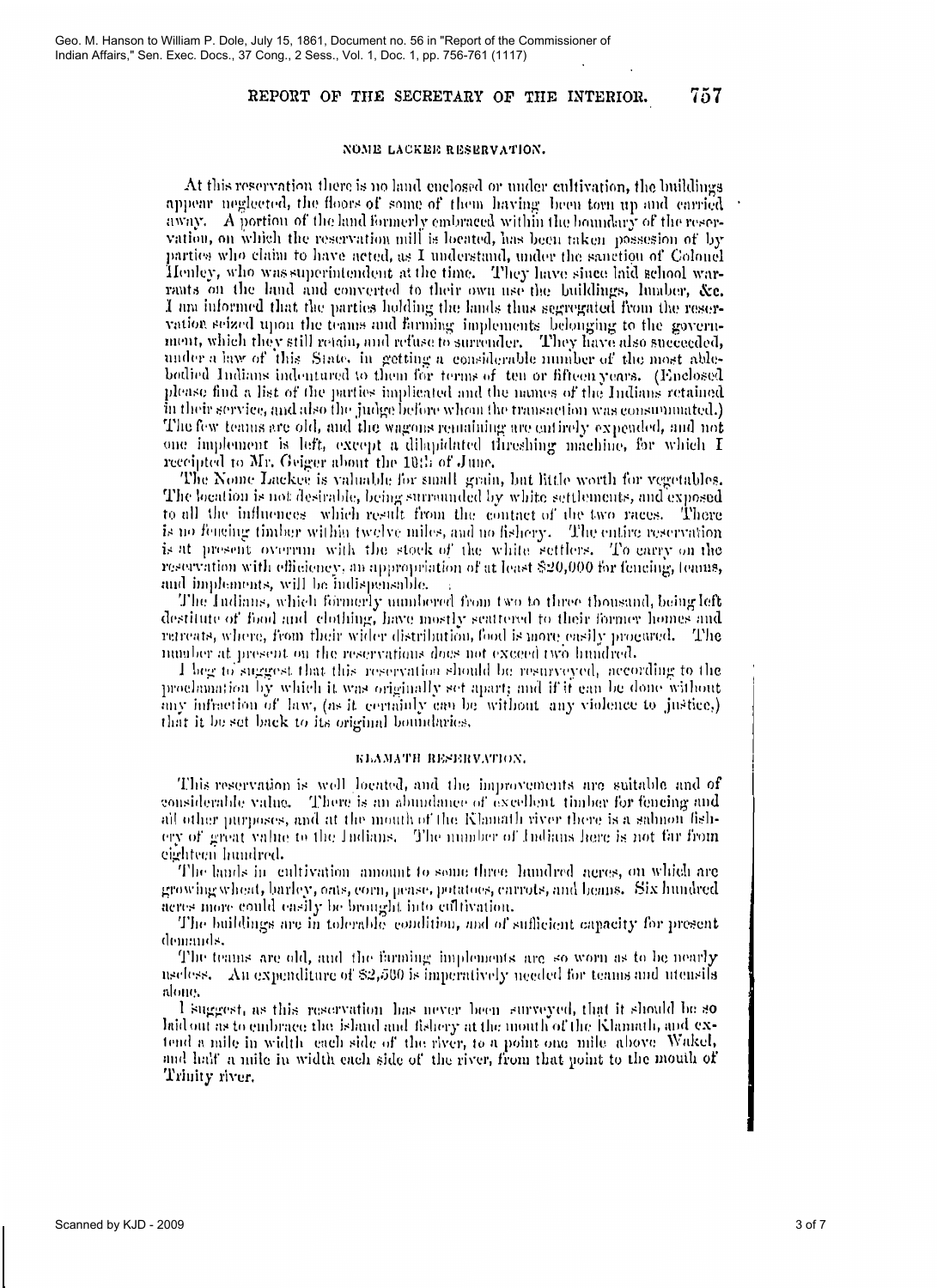The troops having been withdrawn from Wakel station, I suggest the buildings and lands occupied and cultivated by them should be turned over to the uses of the reservation, as this post is located on the most valuable portion of the farming land.

## MENDOCINO RESERVATION.

This location was wisely chosen at the time, but permission was given to certain parties by the superintendent to creet a saw-mill at the mouth of the No-Yo river, near the southern boundary. The result has proved deeply injurious to the Indians in two ways : in the first place, it has destroyed their valuable fishery at the mouth of the No-Yo; and in the second place, it brought in a large number of white men, whose influence is anything but improving to the morals of the Indians. A considerable portion of the enclosed land lies so exposed to the cold coast winds as to be comparatively unproductive.

From three to four hundred neres of land are cultivated the present season, and there are tolerable crops of wheat, rye, barley, corn, potatoes, carrots, and peas.

The teams here, as elsewhere, are too old for effective service, and the farming implements are virtually worn out. An appropriation of \$2,500 is necessary at this point also.

The buildings are pretty well kept. The troops at this point are worse than useless, and I suggest that it would be wise to remove them, and turn over the buildings which they now occupy to the uses of the reservation.

The number of Indians here at present is about one thousand, as is true, as in other reservations, they are nearly destitute of clothing.

## ROUND VALLEY RESERVATION,

is situated about sixty miles in a northerly direction from Mendocino. It is walled in with high mountains, and contains about nineteen thousand acres of well-watered land, two-thirds of which will yield a rich reward to the cultivator. The supply of timber is ample for all purposes and all time.

The whole of this beautiful valley has been surveyed for an Indian reservation. Previously, as is alleged, permission to persons to settle on certain portions of the land was given by Colonel Henley. There are at this thue from twenty to twenty-five farms, some of which contain over a thousand neres, enclosed and cultivated mainly by Indian Jabor. These farms are occupied by perhaps fifty white men and three white women, and the improvements are worth some fifty thousand dollars. There are also a number of persons engaged in surveying some moist lands within the valley, with a view to taking them up as "swamp and overflowed lands." I wish instructions as to the course to be pursued with such persons.

The stock of the whites overrun the valley. If a few cattle or sheep are missing, (which easily happens with such herdings as they have,) the Indians are accused of stealing, as a matter of course, and are treated with violence.  $\Lambda$ very large majority of the whites are unmarried men, who constantly excite the Indians to jealousy and revenge by taking their squaws from them. In a word, it will be impossible to govern and inform the Indians unless these white inhabitants can be altogether removed from the valley.

The present settlers express a willingness to remove, on condition that the government will pay them for their improvements. I suggest the expediency of a commission to appraise their improvements, and that the government purchase them at a fair valuation, especially as the improvements are eminently useful. A grist mill is much needed in the valley.

The valley, as I have stated, is surrounded by mountains. Enclosed please find a rough draft or plat, which will help you to a definite idea of its situation.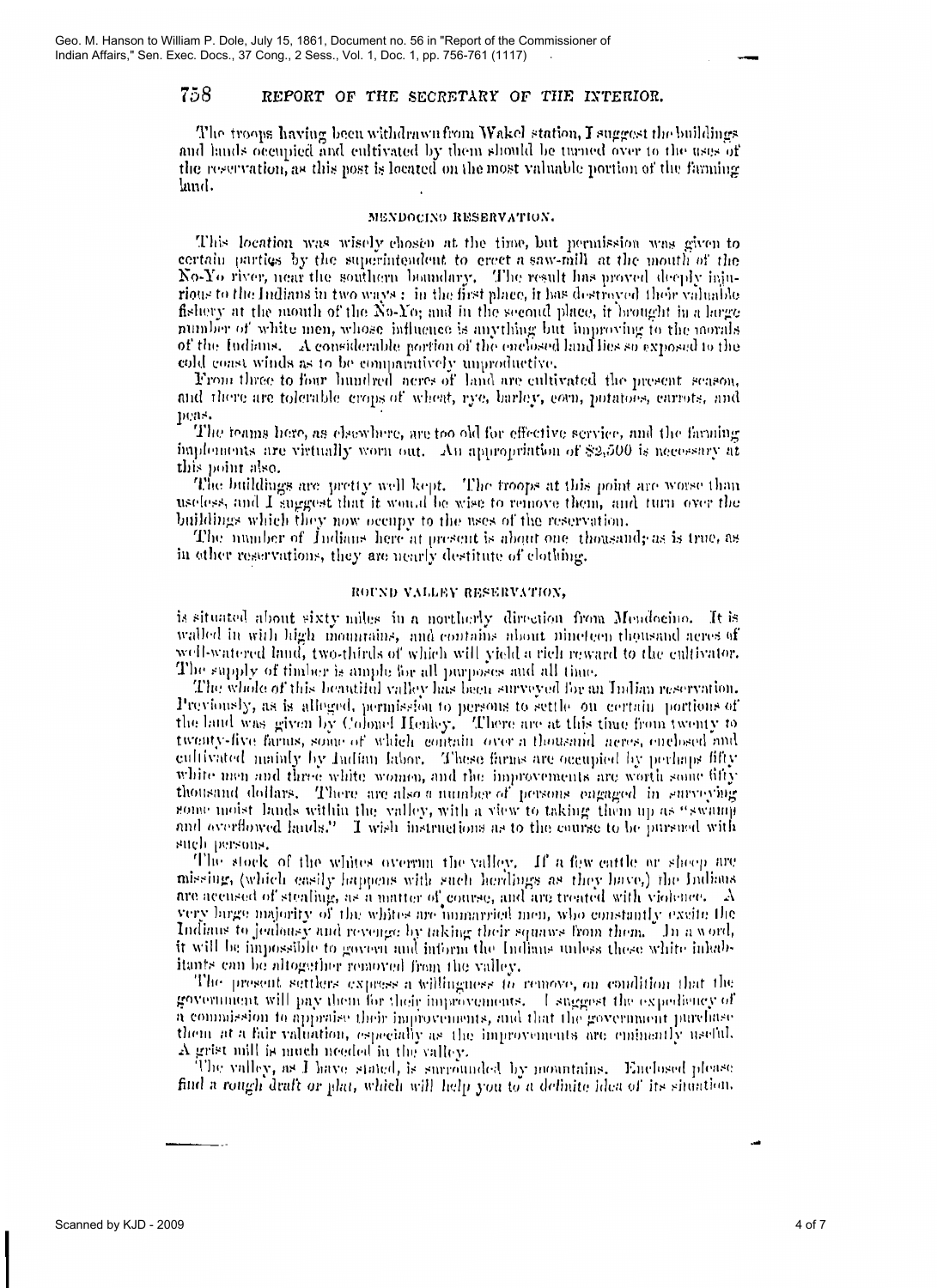I suggest, as of the first importance, that, by a *special act of Congress*, the entire valley and the adjacent wilderness should be set apart exclusively for the use of the Indians, for fillage and hunting grounds, so that the reservation shall be bounded by the main ridge of mountains on the northeast, and by a line running, at all points, half a mile north of the north branch of Ecl river, till the two lines meet below the junction of the two streams, comprising a boundary not exceeding twenty-five miles square.

I also suggest that the troops be withdrawn from the Round Valley reservation, and from all the other reservations, and that the working force on this and the other reservations be so increased as to become a self-protecting force, furnished with arms.

The salary of laborers should be so increased as to enable the superintendent to employ men with *small families*, and whose wives would engage to teach the squaws useful and improving lessons, whose influence would be every way better than that of single men. It is my deliberate opinion that in this way the goverminant would reduce its expenses, while it would greatly enhance the efficiency of the Indian department on the coast.

I beg your particular attention to the practicability and expediency of removing the Indians from Nome Lackee and Mendocino to Round Valley. If the preceding suggestions can be carried out, it will leave enough for them all, and for all the wild Indians that can be gathered in this beautiful and secluded vallev, where they would in a good degree be removed from those permicious influences which have so long embarrassed the Indian work. The value of the land and improvements on the two reservations named would, if sold, exceed the amount meessary to purchase the improvements of the white settlers in Round Valley, and to restock the two reservations which would remain.

The Indians who remain on the reservations appear to labor cheerfully with almost no want but food, clothing, and tobacco; they are casily controlled, and on a removal from associations with vicious white men they are enpable of rapid and permanent improvement.

I suggest the necessity of employing on each of the reservations a blacksmith and a physician. The smith should be capable of repairing the wood-work of wagons, ploughs, and the like. These additions to the force are indispensable, but they cannot be employed for fifty dollars per month. I wish permission to engage competent persons at a somewhat higher salary, and such as have small families. Men can be employed as laborers at fifty dollars per month ; but the men needed for the work will require seventy-five dollars. With this reasonable increase of salary 1 should be able to secure men of good character and experience, whose wives would instruct the girls and women, not only in useful arts, as making their own elothing. &c., but also teach the children in the rudimentary branches of education. If greatly desire permission to experiment at least in this direction.

In the frontier portions of Humboldt and Mendocino counties a band of desperate men have carried on a system of kidnapping for two years past: Indian children were seized and carried into the lower counties and sold into virtual slayery. These crimes against humanity so excited the Indians that they began to retaliate by killing the cattle of the whites. At once an order was issued to chastise the guilty. Under this indefinite order, a company of United States troops, attended by a considerable volunteer force, has been pursuing the poor creatures from one retreat to another. The kidnappers follow at the heels of the soldiers to seize the children when their parents are murdered and sell them to the best advantage. During my recent visit to Round Valley a hundred of the fugitive Indians came voluntarily into the reservation for protection. A large number could be induced to come in if I had means at my disposal to prosecute the work.

It is my settled conviction that an appropriation of one hundred and fifty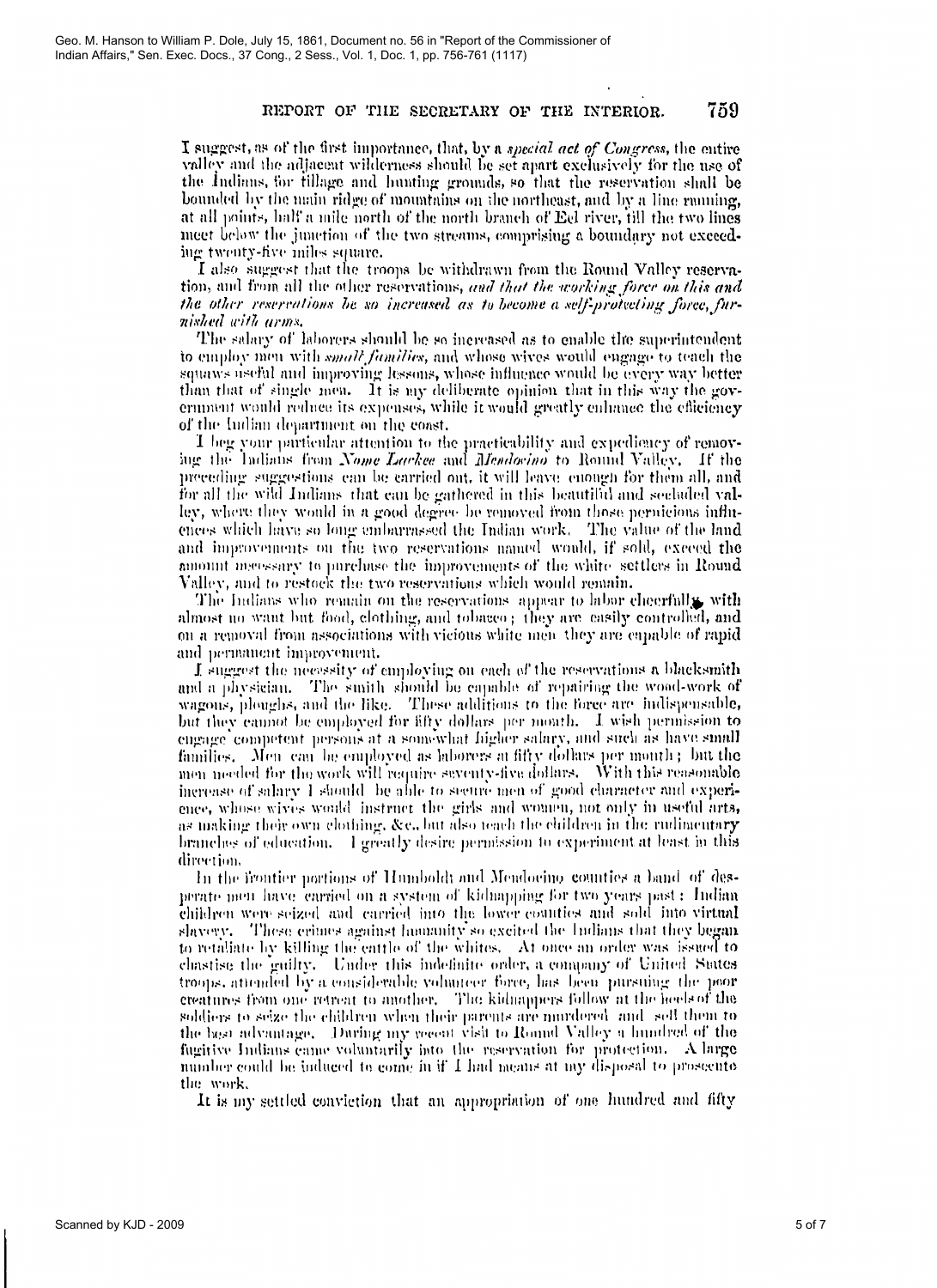thousand dollars per annum for one year would place the reservations on a selfsustaining basis in every respect, except the salaries of officers; provided the surplus products were allowed to be exchanged for clothing, farming implements, &c. A general complaining exists on the part of employers, who are now and some who have been on the reservations for two years past, and also some who have filled requisitions for the necessary supplies from time to time, as against the government for the non-payment of wages and goods. It is desirable that such claims should be adjusted and paid as early as possible. Enclosed please find a letter to me from one of the agents at Klamath reservation, desiring that I should place this matter before you.

Except a sufficiency of money is placed at the disposal of the superintending agent to clothe the Indians, furnish them with tools and teams, thereby encouraging them to enlarge their farms and cultivate them, and also to bring back the fugitives now wandering off in the vicinity of their old homes, as well as those who are now being hunted down like wild beasts and killed, it will be impossible to succeed in this noble cause of humanity, which has been well commenced, but very badly managed by some of my predecessors. A great number of wild cattle, which were purchased for the use of the Judian reservations several years ago, remain yet in the possession of the ex-superintendent, Colonel T. J. Henley. The milch cows, horses, mules, and hogs, the number and quality of each, I must defer until my next report.

There is a sufficiency of wheat, corn, rve, oats, barley, potatoes, pease, beans, beef, and pork, on the different reservations (except Nome Lackee) to feed the Indians until the new crop is harvested. Their blankets and clothes, however, are worn out, and unless money is provided the creatures must suffer or leave the reservations, to be hunted down and killed by the whites or kidnapped and brought into shivery.

I beg to call particular attention to the laws of this State providing for "indenturing Indians." and the sad effects produced by kidnapping under cover of such laws, and I suggest that Congress should in due time provide a remedy

In conclusion, allow me again to urge the propriety of an ample appropriation at once to enable the superintendent to carry out the purposes herein suggested, which would reduce the number of reservations, remove the Indians entirely from contact with the white race, which 1 find is indispensable especially to the health of the Indians, (nany of whom are serionsly diseased by said contact,) increase the laboring force, and their wages to seventy-five dollars per month, thereby reducing the expenses, by the removal of troops and transfer of their stations to the use of the reservation.

To recupitulate the estimated sum that is indispensable for this purpose,  $I$ will say;

| For the purpose of restocking three reservations with additional tenns, |         |
|-------------------------------------------------------------------------|---------|
| plonghs, and other necessary farming tools, say                         | \$7,500 |
| For the purchase of the settlers' farms in Round Valley, and expenses   |         |
| of a survey of the proposed culargement                                 | 55,000  |
| For the removal of Indians from Nome Lackee, and wild Indians in        |         |
|                                                                         | .       |
| For elothing, blankets, fish nets, &c., for 8,000 Indians for one year, |         |
|                                                                         | 40,000  |
| For sularies of officers and employes, consisting of a superintending   |         |
|                                                                         | 3.000   |
|                                                                         | 5,400   |
| Fifteen laborers, at \$75 each per month                                | 13,500  |